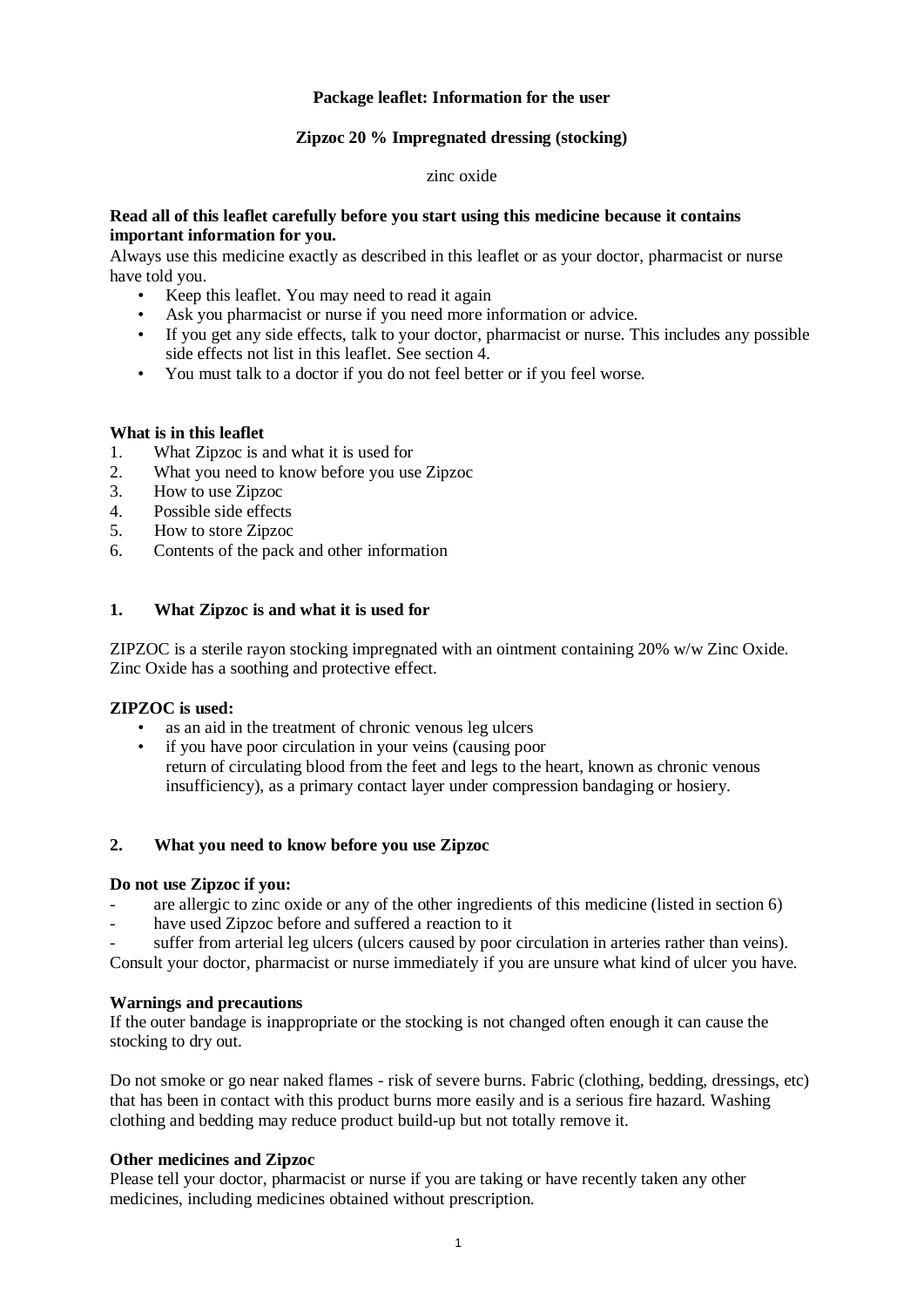# **Pregnancy and breast-feeding**

There is no evidence to suggest that Zipzoc should not be used during pregnancy or breast-feeding. Ask your doctor, pharmacist or nurse for advice before taking any medicine.

### **Driving and using machines**

Zipzoc is unlikely to affect driving or the use of machines.

# **3. How to use Zipzoc**

Always use ZIPZOC exactly as your doctor, pharmacist or nurse has told you. Check with your doctor, pharmacist or nurse if you are not sure. The length of time you will need to use ZIPZOC for and the number of times you will need to change it will depend on your circumstances. Your doctor, pharmacist or nurse will advise you.

Wash your hands thoroughly before applying the stocking.

- slip your foot into the stocking and draw it up on the lower part of the leg from the base of the toes to the knee
- smooth out any folds or wrinkles
- fold any excess stocking below the knee
- if you have a larger than normal calf size you must take care to apply the stocking without constricting the lower leg
- an outer bandage may be applied by the nurse to compress the leg if you have poor circulation and/or to prevent soiling of clothes
- change the dressing at least once a week to avoid the risk of infection and also to avoid the stocking drying out

# **4. Possible side effects**

Like all medicines, this medicine can cause side effects, although not everybody gets them.

### **Very rare (affect less than 1 person in 10 000)**

- pain at the site of the ulcer
- swelling of the leg (oedema).
- local skin reactions such as rash, reddening and itching
- further deterioration of the wound

### **Reporting of side effects**

If you get any side effects, talk to your doctor or pharmacist. This includes any possible side effects not listed on this leaflet. You can also report side effects directly via HPRA Pharmacovigilance Website: [www.hpra.ie.](http://www.hpra.ie/) By reporting side effects, you can help provide more information on the safety of this medicine.

# **5. How to store Zipzoc**

Keep this medicine out of the sight and reach of children.

Do not use after the expiry date, which is stated on the pouch or the outer carton. The expiry date refers to the last day of that month.

Do not store above 30 °C.

Do not throw away any medicine via wastewater or household waste. Ask your pharmacist how to throw away medicines you no longer use. These measures will help to protect the environment.

# **6. Contents of the pack and other information**

### **What Zipzoc contains**